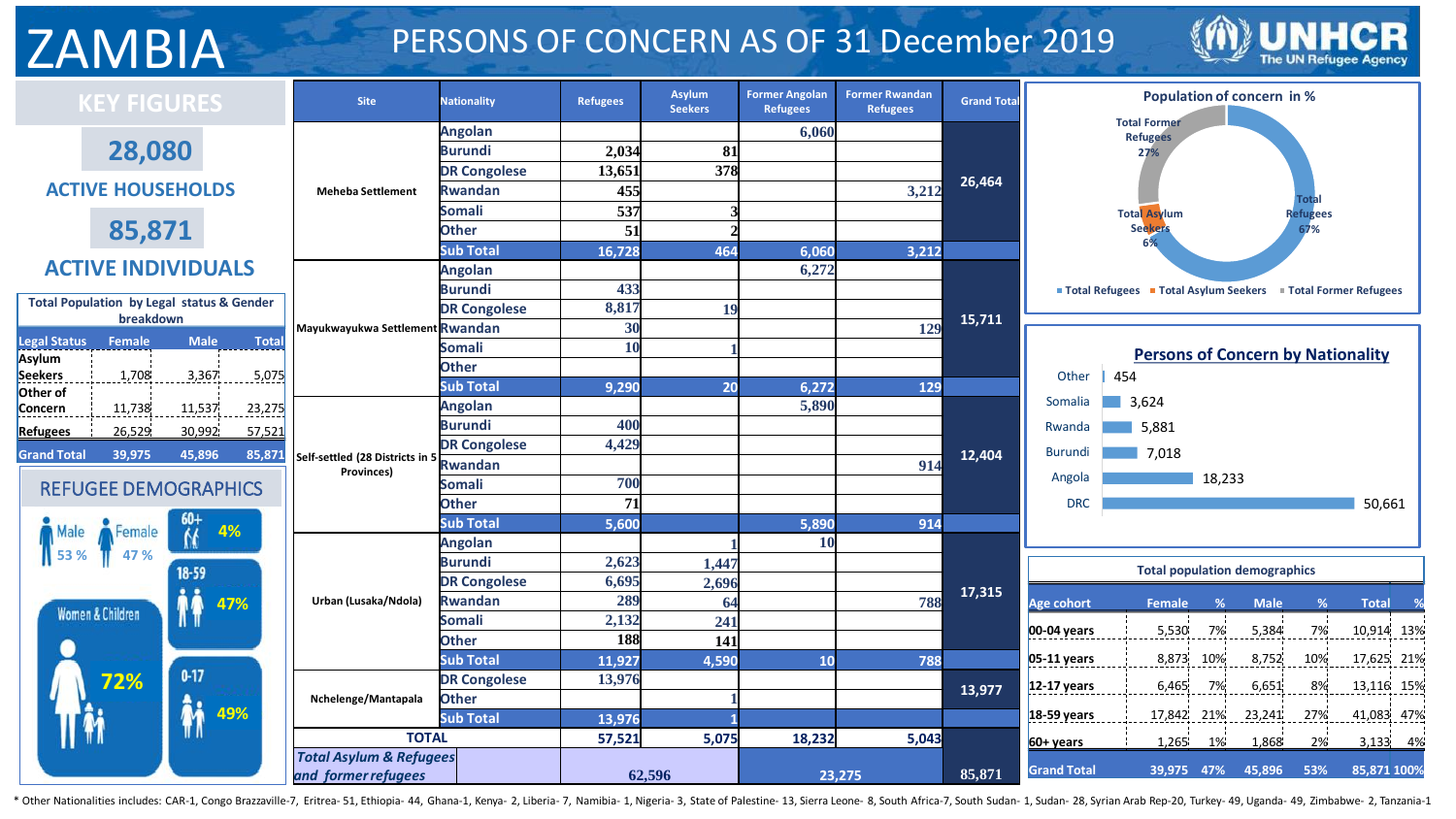# ZAMBIA PERSONS OF CONCERN AS OF 31 December 2019



|                       |  |  |   |  | Total active Population by legal status in 2018-2019                                                                                                                                                                           |  |   |                                            |  |  |  |               | <b>Population decrease in 2019</b>                                                                                                                                  |       |                    |                | Population Increase in 2019 |                           |             |
|-----------------------|--|--|---|--|--------------------------------------------------------------------------------------------------------------------------------------------------------------------------------------------------------------------------------|--|---|--------------------------------------------|--|--|--|---------------|---------------------------------------------------------------------------------------------------------------------------------------------------------------------|-------|--------------------|----------------|-----------------------------|---------------------------|-------------|
|                       |  |  |   |  |                                                                                                                                                                                                                                |  |   |                                            |  |  |  |               |                                                                                                                                                                     |       |                    |                | <b>New</b>                  |                           |             |
| Legal-Status &        |  |  |   |  |                                                                                                                                                                                                                                |  |   |                                            |  |  |  |               | <b>Reasons</b>                                                                                                                                                      | Tota  | <b>Nationality</b> | <b>In Situ</b> |                             | <b>Arrivals</b> New Birth | <b>Tota</b> |
| <b>Period</b>         |  |  |   |  |                                                                                                                                                                                                                                |  |   |                                            |  |  |  | Death         |                                                                                                                                                                     |       | Angola             |                |                             |                           | 322         |
| <b>Total Refugees</b> |  |  |   |  |                                                                                                                                                                                                                                |  |   |                                            |  |  |  |               | 44,75745,94046,54745,87047,11147,985445,310146,510147,692149,879151,371152,103152,562153,121153,701 54,926 55,800 56,500 57,119 58,229 58,578 57,521   Inactivation | 1.36  | lBurundi           |                | 1.268                       |                           | 1.476       |
| Total Asylum          |  |  |   |  |                                                                                                                                                                                                                                |  |   |                                            |  |  |  |               |                                                                                                                                                                     | .     | DR. Congo          | 1.745          | 5,797                       | 1.145                     | 8,687       |
| <b>Seekers</b>        |  |  |   |  | 5,006   4,510   4,038   4,511   4,038   3,927   4,131   4,049   4,393   3,306   3,173   3,058   3,520   3,691   4,019   3,737   3,703   3,998   4,719   4,089   4,516   5,075                                                  |  |   |                                            |  |  |  |               | Resettlement(Departed) 111142                                                                                                                                       |       | Rwanda             |                |                             |                           |             |
| Total Former          |  |  |   |  |                                                                                                                                                                                                                                |  |   |                                            |  |  |  | <b>NolRep</b> |                                                                                                                                                                     |       | Somalia            |                | 380                         |                           |             |
| <b>Refugees</b>       |  |  |   |  | 22,644;22,648;22,669;22,690;22,722;22,740;22,743;22,763;22,823;22,842;22,826;22,840;22,856;22,876;23,019 [23,113] 23,123 [23,194 [23,255] 23,261 [23,270] 23,275                                                               |  |   |                                            |  |  |  |               | Spontaneous Departure                                                                                                                                               | 136   | <b>Other</b>       |                |                             |                           |             |
| <b>Total PoC's</b>    |  |  |   |  | $:72.919.73.674.74.282.73.111.73.871.74.652.72.184.73.322.74.908.76.027.134.73.332.74.933.75.037.134.73.332.74.933.75.037.134.73.332.74.933.75.037.134.73.332.74.933.75.037.134.73.332.74.933.75.037.134.73.332.74.933.75.037$ |  |   | 177.370:78.001:78.938:79.688:80.739:81.776 |  |  |  |               |                                                                                                                                                                     |       |                    |                |                             |                           |             |
|                       |  |  | . |  |                                                                                                                                                                                                                                |  | . |                                            |  |  |  |               | <b>Grand Total</b>                                                                                                                                                  | 2.077 | <b>Grand Total</b> | 2.140          | 7.506                       | 1.483                     | 11.12       |

\*\* In June 2018 and Sept 2018 and subsequently in Nov 2019 the number decreased due to de-activation of individuals who missed 3 consecutive GFD In Nchelenge

|                            |                                      |                      |                                     |                                               |               |                  |        |                                                                                                                                        | New arrivals by Nationalities 2018-2019 |         |         |       |          |                   |                     |              |                |                     |                                                                |                |                    |                          |                  |                               |                                            |                       |
|----------------------------|--------------------------------------|----------------------|-------------------------------------|-----------------------------------------------|---------------|------------------|--------|----------------------------------------------------------------------------------------------------------------------------------------|-----------------------------------------|---------|---------|-------|----------|-------------------|---------------------|--------------|----------------|---------------------|----------------------------------------------------------------|----------------|--------------------|--------------------------|------------------|-------------------------------|--------------------------------------------|-----------------------|
| <b>Nationalities</b>       |                                      |                      | Jan-18 Feb-18                       | $Mar-18$                                      | Apr- $18$     | $Mav-18$         |        | Jun-18 Jul-18 Aug-18 Sep-18 Oct-18 Nov-18 Dec-18 Jan-19 Feb-19 Mar-19 Apr-19 May-19 June-19 July-19 Aug-19 Sep-19 Oct-19 Nov-19 Dec-19 |                                         |         |         |       |          |                   |                     |              |                |                     |                                                                |                |                    |                          |                  |                               |                                            | Grand<br><b>Total</b> |
| Rwanda                     |                                      | $\mathbf 0$          |                                     |                                               |               |                  |        |                                                                                                                                        |                                         |         |         |       |          |                   |                     |              |                |                     |                                                                |                |                    |                          |                  |                               |                                            | $-17$                 |
| <b>Other Nationalities</b> |                                      |                      |                                     |                                               |               |                  |        |                                                                                                                                        |                                         |         |         |       |          |                   |                     |              |                |                     |                                                                |                |                    |                          |                  | 8                             |                                            | 90                    |
| Somalia                    |                                      | 18                   | 17<br>. - - - - - - - - - - - - - - | 18<br>--------                                | 18<br>.       | 9<br>-------     | 30     | 59<br>--------                                                                                                                         | 23<br>. <b>.</b> .                      | 18<br>. | 42<br>. | 36    |          | 28                | $28 - 17$           | 42           | 32             | 127                 | 24                                                             | 38             | 41                 | 32                       |                  | .                             | --------                                   | 696                   |
| <b>Burundi</b>             |                                      | 58                   | 103                                 | 95                                            | 100           | 89               | 72     | 110                                                                                                                                    | 80                                      | 69      | 104     | 75    | 81       | 76                | 53                  | 116          | 76             | 67                  | 117                                                            | 121            | 109                | 115                      | 146              | 148                           | 127                                        | 2,307                 |
|                            | Democratic Republic of the Congo     | 1,884                | 818                                 | 386                                           | 372           | 403              | 230    | 296                                                                                                                                    | 480                                     | 417     | 788     |       |          | $1,113$ 791 1,071 | 453                 | 494          | 442            | 354                 | 558                                                            | 411            | 553                | 506                      | 618              | 334                           | 403                                        | 14,175                |
| <b>Total PoCs</b>          |                                      | 1.960                | 938                                 | 506                                           | 497           | 504              | 341    | 465                                                                                                                                    | 592                                     | 504     | 936     | 1.233 | 895      | 1,177             | 523                 | 654          | 554            | 550                 | 701                                                            | 572            | 720                | 664                      | 770              | 491                           | 538                                        | 17,285                |
|                            |                                      |                      |                                     | <b>Total Youth population - December 2019</b> |               |                  |        |                                                                                                                                        |                                         |         |         |       |          |                   |                     |              |                |                     | Trend of New Arrivals by Nationality from Sept. 2017- Dec 2019 |                |                    |                          |                  |                               |                                            |                       |
| <b>Standard</b>            |                                      |                      | Age breakdown                       | Female                                        | <b>Male</b>   | Total            |        |                                                                                                                                        |                                         |         |         |       |          |                   |                     |              |                |                     |                                                                |                |                    |                          |                  |                               |                                            |                       |
| <b>UNHCR</b>               |                                      |                      | 15-24                               | 7,209                                         | 8,605         | 15,814           |        |                                                                                                                                        | Youth population by Nationality         |         |         |       | 6,000    |                   |                     |              |                |                     |                                                                |                |                    |                          |                  |                               |                                            |                       |
|                            |                                      |                      |                                     | 10%                                           | 12%           | 21.36%           |        |                                                                                                                                        |                                         |         |         |       |          |                   | 4,872               |              |                |                     |                                                                |                |                    |                          |                  |                               |                                            |                       |
| Government                 |                                      |                      | 17-35                               | 10,914<br>15%                                 | 14,518<br>19% | 25,432<br>34,17% |        | Other                                                                                                                                  | 124<br>42                               |         |         |       | 5,000    | 4,224             |                     |              |                |                     |                                                                |                |                    |                          |                  |                               |                                            |                       |
|                            | Total population(Minus self-settled) |                      |                                     | 33,803                                        | 39,664        | 73,467           |        |                                                                                                                                        |                                         |         |         |       | 4,000    |                   |                     |              |                |                     |                                                                |                |                    |                          |                  |                               |                                            |                       |
|                            |                                      |                      |                                     | <b>Other of</b>                               |               | Grand            |        | Somalia                                                                                                                                | 4,379                                   |         |         |       |          |                   |                     |              |                |                     |                                                                |                |                    |                          |                  |                               |                                            |                       |
|                            | <b>Standards</b>                     | <b>Asylum Seeker</b> |                                     | concern                                       | Refugee       |                  | Total  | Rwanda                                                                                                                                 | $1,283$<br>$1,070$                      |         |         |       | 3,000    |                   |                     |              |                |                     |                                                                |                |                    |                          |                  |                               |                                            |                       |
|                            | Lusaka                               |                      | 1,222                               | 138                                           | 2,745         |                  | 4,105  |                                                                                                                                        |                                         |         |         |       |          |                   |                     | 1,884        |                |                     |                                                                |                |                    |                          |                  |                               |                                            |                       |
| <b>UNHCR</b>               | Mantapala                            |                      |                                     |                                               | 2,445         |                  | 2,445  | DR Congo                                                                                                                               |                                         | 10.222  | 15,687  |       | 2,000    |                   |                     |              |                |                     |                                                                |                | 1,113              | 1,071                    |                  |                               |                                            |                       |
| <b>Standard</b>            | Mayukwayukwa                         |                      | <u>6</u>                            | 1,306                                         | 1,982         |                  | 3,294  |                                                                                                                                        |                                         |         |         |       |          |                   |                     | 818          |                |                     |                                                                | 788            | 791                |                          |                  |                               |                                            |                       |
|                            | Meheba                               |                      | 126                                 | 1,930                                         | 3,914         |                  | 5,970  | Burundi                                                                                                                                | $3,885$<br>$1,498$                      |         |         |       | 1,000    |                   |                     |              |                | 386 372 403 230 296 |                                                                |                |                    |                          |                  |                               | 153 494 442 354 558 411 553 506 618        | 334 403               |
|                            | <b>UNHCR Total</b>                   |                      | 1.354                               | 3,374                                         | 11,086        |                  | 15,814 |                                                                                                                                        | 3,074                                   |         |         |       | $\Omega$ |                   |                     |              |                |                     |                                                                |                |                    |                          |                  |                               |                                            |                       |
|                            | Lusaka                               |                      | 2,690                               | .243.                                         | 5,239         |                  | 8,172  | Angola                                                                                                                                 | 2.460                                   |         |         |       |          |                   |                     | $^{26}$      |                |                     |                                                                | $\frac{8}{18}$ | $\infty$           | $\overline{\phantom{0}}$ |                  |                               |                                            |                       |
| <b>Government</b>          | Mantapala                            |                      |                                     |                                               | 3,565         |                  | 3,565  |                                                                                                                                        |                                         | 10,000  | 20,000  |       |          | $Sep-17$<br>Ō     | Nov-1<br>$Dec-1$    | Jan-<br>Feb- | Mar-18<br>Apr- | $J$ un-18<br>VeW    | Aug-18<br>$Jul-18$                                             | Oct-<br>Sep-   | Nov-18<br>$Dec-13$ | $Jan-19$<br>Feb-         | Apr-19<br>Mar-19 | $May-19$<br>$\tilde{\exists}$ | $Jul-1!$<br>Aug-19<br>Sep                  | Nov-19<br>$Oct-19$    |
|                            | Mayukwayukwa                         |                      |                                     | 1,590                                         | 3,650         |                  | 5,248  |                                                                                                                                        |                                         |         |         |       |          |                   |                     |              |                |                     |                                                                |                |                    |                          |                  |                               |                                            |                       |
|                            | Meheba                               |                      | 191                                 | 2,292                                         | 5,964         |                  | 8,447  |                                                                                                                                        | Government UNHCR Standard               |         |         |       |          |                   | <del>−</del> Rwanda |              |                | Other Nationalities |                                                                | Somalia        |                    |                          |                  |                               | - Burundi Democratic Republic of the Congo |                       |
|                            | <b>Government Total</b>              |                      | 2.889                               | 4.125                                         | 18,418        | 25,432           |        |                                                                                                                                        |                                         |         |         |       |          |                   |                     |              |                |                     |                                                                |                |                    |                          |                  |                               |                                            |                       |